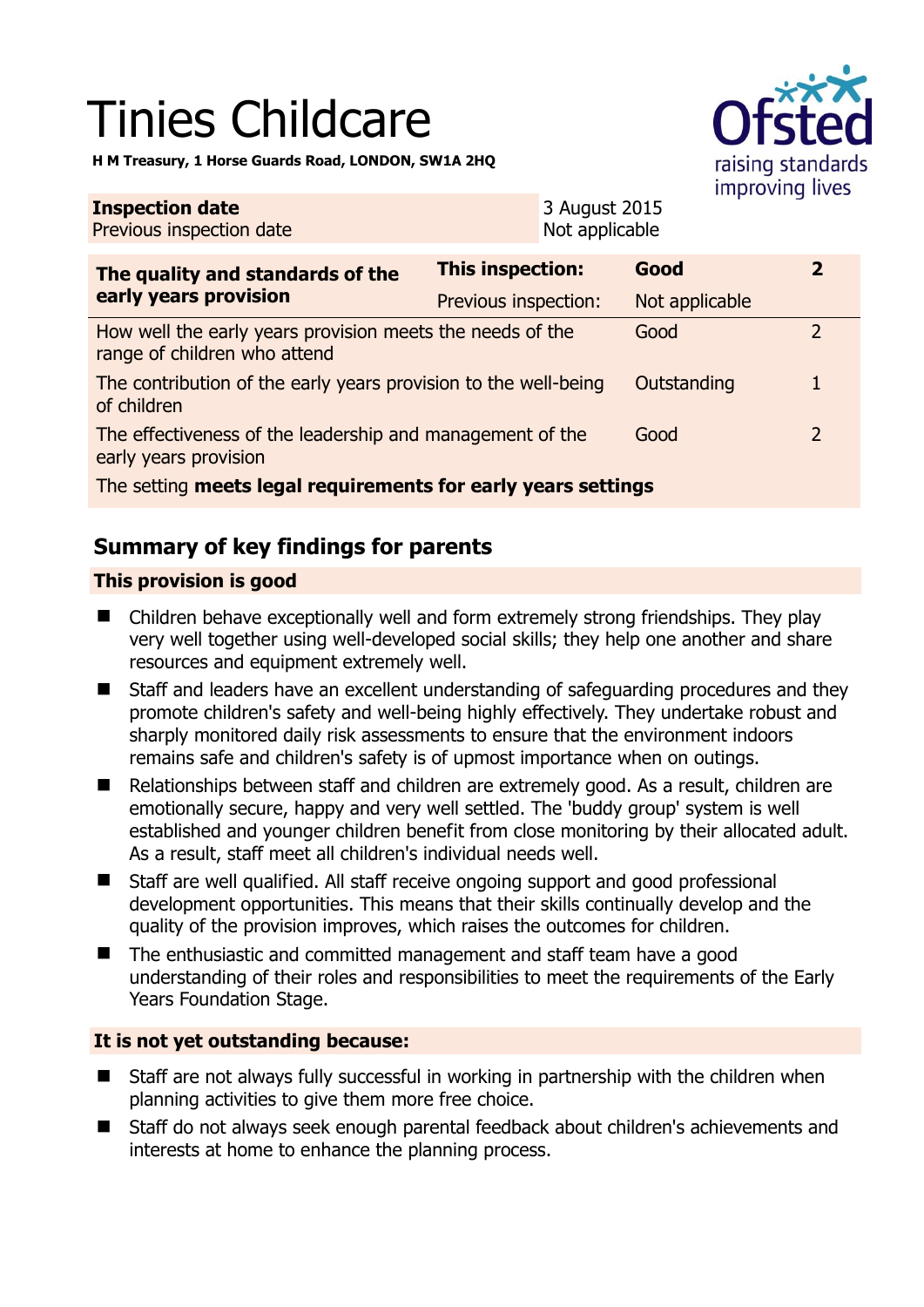## **What the setting needs to do to improve further**

#### **To further improve the quality of the early years provision the provider should:**

- develop the daily planning of activities to give children extended opportunities to contribute their own ideas
- improve communication systems to encourage parents to share their children's achievements and successes at home to enhance the planning process.

#### **Inspection activities**

- The inspector held discussions with leaders at appropriate times during the inspection and in a scheduled meeting.
- The inspector observed children's activities and staff teaching inside and outside on an outing to the park.
- The inspector looked at documentation, including a sample of children's records, planning, safeguarding and health and safety records, and checked the suitability of staff to work with children.
- The inspector took account of the views of children, staff, and parents spoken to on the day of the inspection, and of the provider's self-evaluation.
- The inspector completed a joint observation with the deputy operational manager.

**Inspector**  Dominique Allotey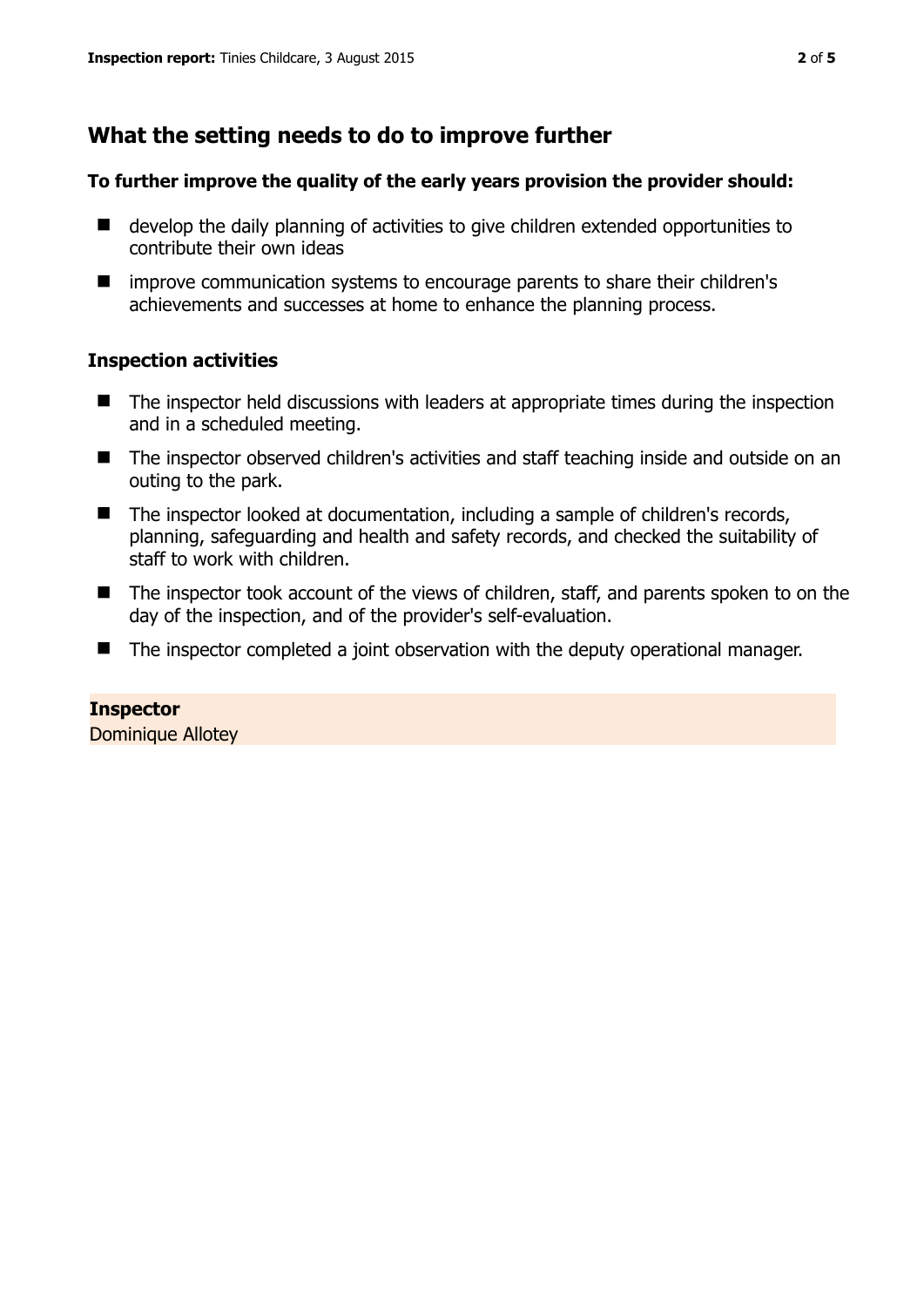### **Inspection findings**

#### **How well the early years provision meets the needs of the range of children who attend. This is good**

The quality of teaching is good and children are happy, motivated and eager to play and learn. The playscheme provides a good range of activities to promote children's development in all areas. This ensures that children's learning during the holidays complements learning at school. Staff use their knowledge of how children learn to plan interesting activities and experiences that children enjoy. They create stimulating play areas where children can engage in messy play. Staff engage in activities with children, making 'funny glasses' out of craft materials and sharing drawing activities. They talk to children at group time about the routines and encourage them to contribute their ideas and information about themselves. This helps children to develop their speaking and listening skills and helps them develop in confidence.

#### **The contribution of the early years provision to the well-being of children is outstanding**

Children show very high levels of independence and confidently explore the highly stimulating environment. The rooms and play areas are extremely attractive and wellresourced with good-quality toys and equipment. The playscheme environment is warm and welcoming. Children's work is displayed, which provides them with a sense of ownership and belonging. Excellently planned settling-in procedures ensure that children's individual needs and interests are known. Parents are kept well informed about the activities that their children have been involved in. Staff support children's health and physical well-being extremely well. Staff provide children with healthy snacks and drinks and they have daily opportunities to play outside in the local parks and benefit from an extensive range of outings.

#### **The effectiveness of the leadership and management of the early years provision is good**

The recruitment procedure is robust and management ensures that all staff members have robust suitability checks to work with children. Staff are qualified and have completed recent safeguarding training. The management team is committed to developing and improving the playscheme. They meet regularly with all staff to review the work of the playscheme and to plan future activities and training. Self-evaluation is effective and includes the views of staff, parents and children so that the service is constantly improving. Parents spoken to on the day of the inspection were very happy with the care and activities provided for children, and felt that children were safe.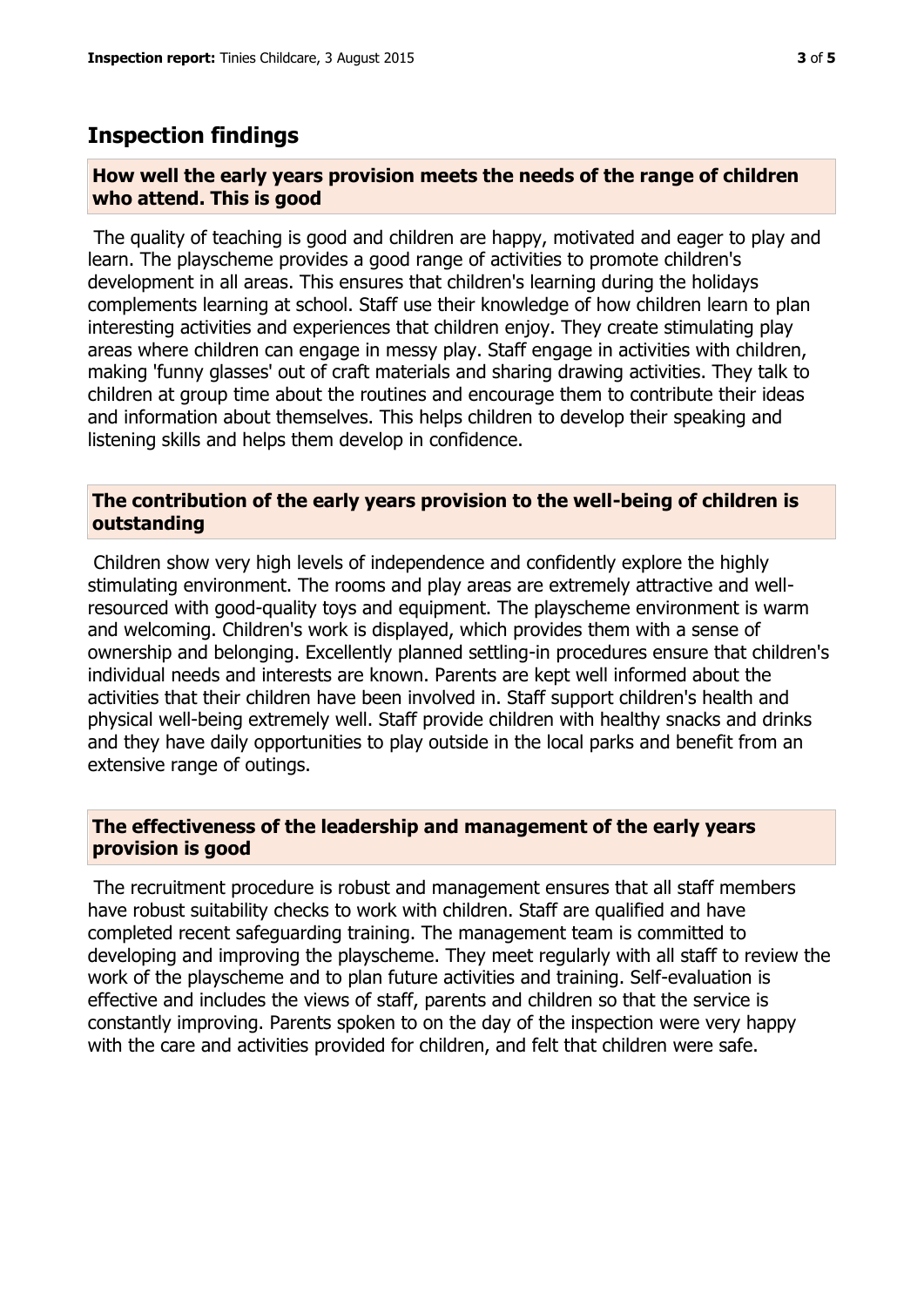## **Setting details**

| Unique reference number           | EY361426                 |  |
|-----------------------------------|--------------------------|--|
| <b>Local authority</b>            | Westminster              |  |
| <b>Inspection number</b>          | 984425                   |  |
| <b>Type of provision</b>          | Out of school provision  |  |
| <b>Registration category</b>      | Childcare - Non-Domestic |  |
| Age range of children             | $4 - 8$                  |  |
| <b>Total number of places</b>     | 24                       |  |
| <b>Number of children on roll</b> | 50                       |  |
| <b>Name of provider</b>           | <b>Tinies UK Limited</b> |  |
| Date of previous inspection       | Not applicable           |  |
| <b>Telephone number</b>           | 0207 3840 322            |  |

The playscheme registered in 2007. It operates from two rooms in the main building at H M Treasury in Whitehall. The playscheme is open to the children of parents employed at H M Treasury and other government departments. The playscheme opens Monday to Friday from 8.30am to 6.30pm during school holidays. A team of eight staff work with the children. The leaders have relevant qualifications at level 3 or above, one member of staff is a qualified teacher and another is an early years teacher. Other staff are qualified to level 3 in a relevant field and two staff are unqualified.

This inspection was carried out by Ofsted under sections 49 and 50 of the Childcare Act 2006 on the quality and standards of provision that is registered on the Early Years Register. The registered person must ensure that this provision complies with the statutory framework for children's learning, development and care, known as the Early Years Foundation Stage.

Any complaints about the inspection or the report should be made following the procedures set out in the guidance 'Complaints procedure: raising concerns and making complaints about Ofsted', which is available from Ofsted's website: www.gov.uk/government/organisations/ofsted. If you would like Ofsted to send you a copy of the guidance, please telephone 0300 123 4234, or email enquiries@ofsted.gov.uk.